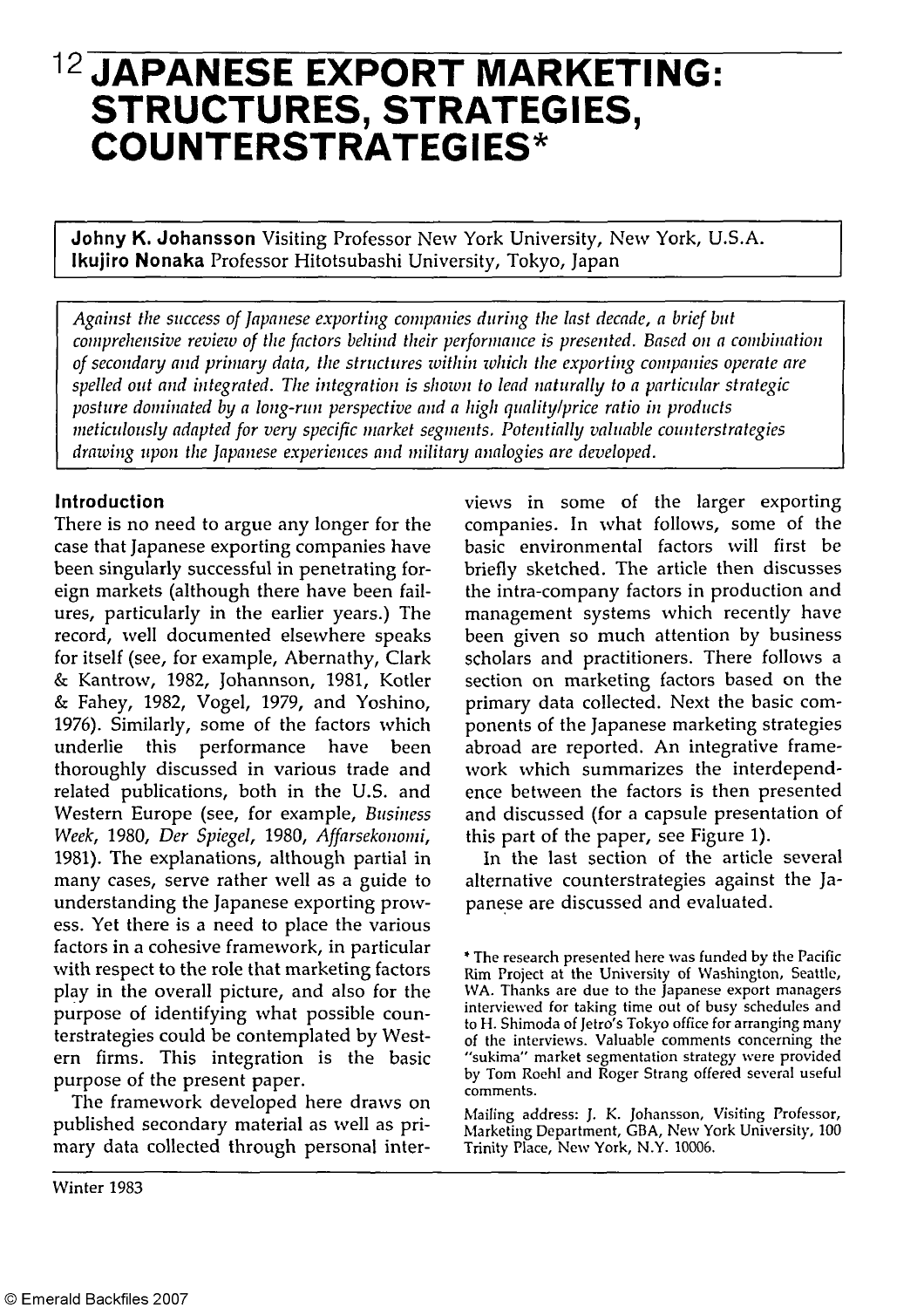Japanese Export Marketing: How a Superior Quality/Price Ratio is Achieved Figure I



International Marketing Review

# **JAPANESE EXPORT MARKETING: 1 3**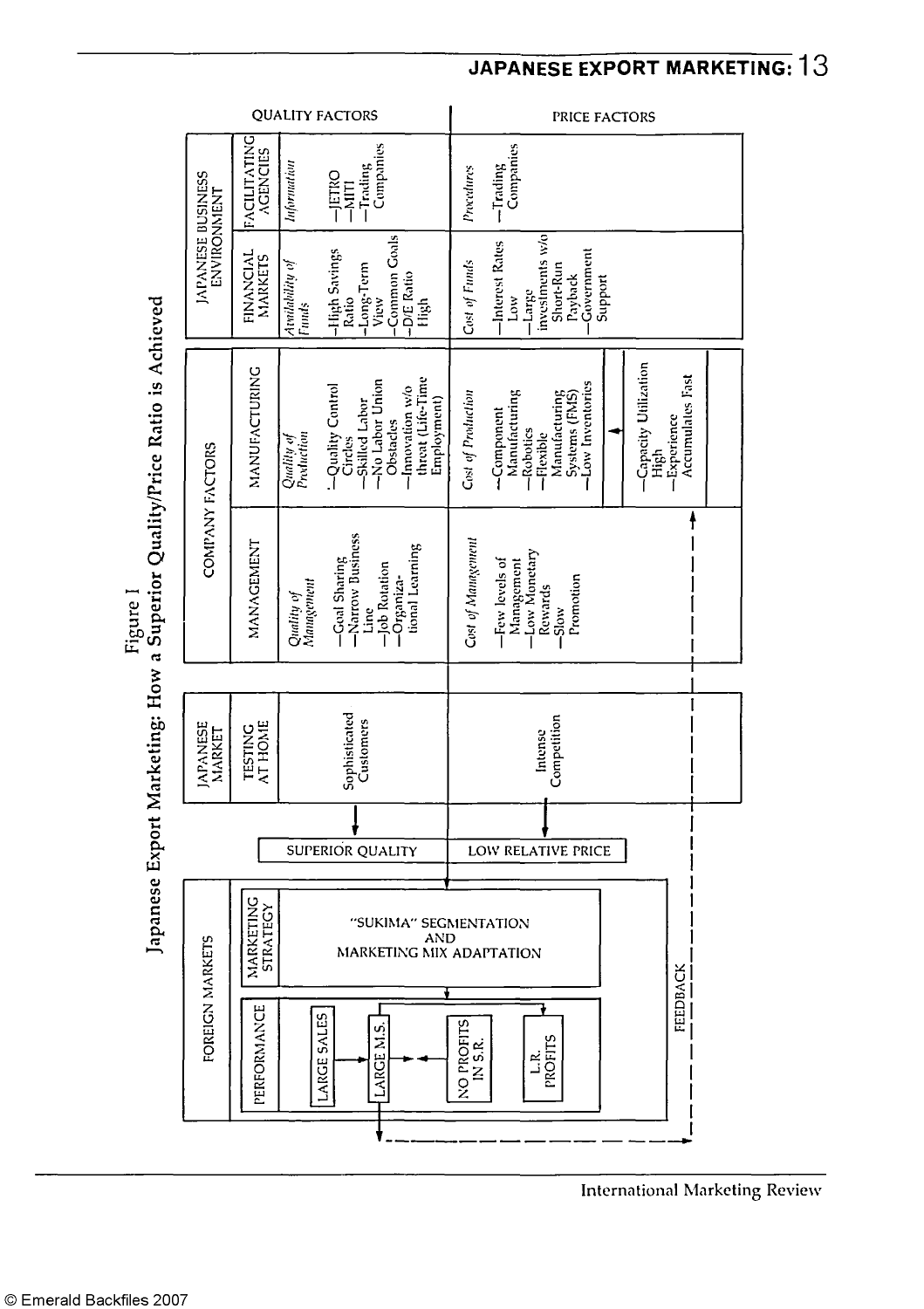#### **Business Environment**

One might well ask how such a "separate" people as the Japanese have been able to penetrate foreign markets so successfully. Part of the reason lies in the institutions created in Japan for the purpose of facilitating exports.

The trading company role is well known and requires little extended discussion here (see, for example, Roehl, 1982, for an insightful presentation). It requires naturally only limited "export consciousness" to explore overseas markets if the company has easily available an external export division. Although trading company activities are largely concentrated in the staple commodity areas, the simple availability of a world-wide network of contacts makes exporting a much less hazardous marketing task.

Other facilitating agencies include JETRO, the semi-public information organization which originally started out as an export promoter, changed its name to an *external* trade promoter, and recently (1982) began actively soliciting foreign suppliers to Japan. There is of course also considerable government support for the prioritized export industries, particularly through the MITI and Ministry of Finance, although direct subsidies are no longer common *(Business Week Int.,* 1981). An important factor relating to government and various bank activities concern the operations of the capital markets, with Japanese companies able to borrow considerable amounts of low-interest funds for overseas business (partly a function of the high savings ratio among Japanese households). Coupled with the strong long-term support from related companies with common goals in the socalled Zaibatsus, the financial constraints that so often operate upon Western companies abroad are much less binding for the Japanese firms (on this, see the resentful reaction of Western competitors reported by Rose, 1978).

#### **Company Factors**

Lately there has also been much attention paid to the internal factors of the organization, namely production and management systems, and how they impact on the Japanese company performance. Here, it is necessary to emphasize that the discussion concentrates on the larger Japanese firms. There are some exports also by small firms, but in contrast to, say, Italy, by far the greatest portion of exports is accounted for by very large companies.

#### **Production Systems**

As is well known, it is in the large companies that the practice of life-long employment is most common (see Abegglen, 1958). It is also in these companies that the individual rewards to the workers are the highest, both in terms of pay, bonuses, and status (See, for example, Clark, 1979). This means in turn that these companies are seen as the most attractive employers for young workers and college students, and the most successful of the companies (often measured in terms of their domestic market share, i.e. size) can count on access to the cream of the crop of new employees.

By linking the semi-annual bonuses to company performance, the loyalty and lifelong commitment to the company on the part of the employees are translated into strong incentives for hard work. In addition, the use of up-to-date technical production processes (robotics and flexible manufacturing systems) and quality control circles is fostered by the capability of the employees, and by the lack of industry-wide labor unions. Rather than building solidarity with workers in competing companies, the employees of a firm view them as competitors, and there is no necessary correlation between pay for a particular skill level between a high share company and a low share firm in the same industry. On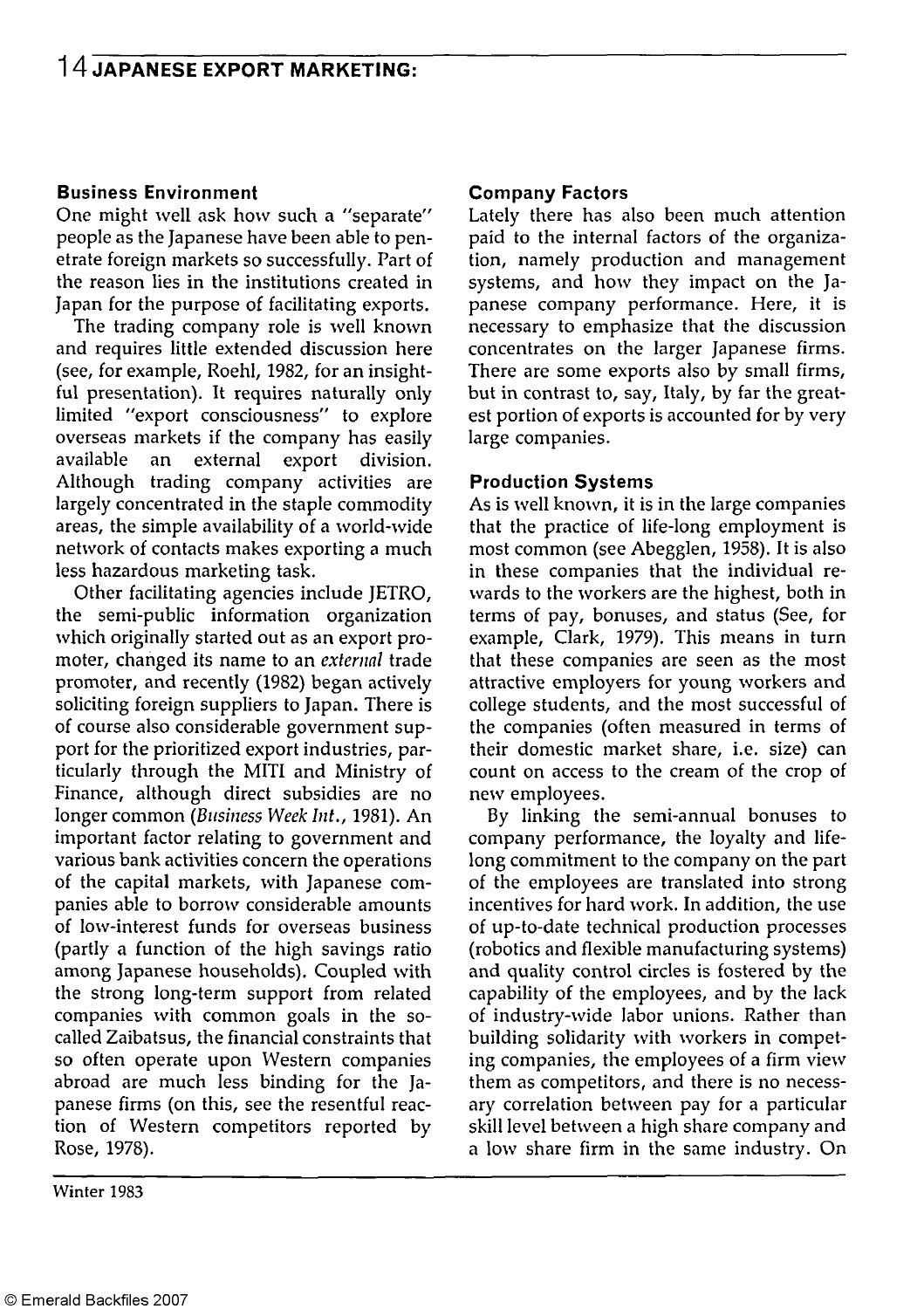these and related matters, see, for example, Abegglen, 1958, Clark, 1978 and Aron, 1982.

The large company in Japan provides also the focus for a host of small component sub-contractors which in many cases are directly controlled by their single customer, either via financial and personnel policies, or simply as a matter of tacit understanding. An oft-quoted example of this is the "Kanban" system developed by Toyota and the low inventories such an arrangement makes possible (see, for example, Roehl & Schmitt, 1982). By "leaning on" these suppliers in times of reduced sales the large company is often able to sustain quite drastic shortfalls without necessarily damaging their worker morale or their financial viability. It goes without saying that for employees in these smaller companies the vision of a secure, lifelong attachment to a company "provider" represents more of a "pipedream" than a real possibility.

## **Management Systems**

The recent interest in Japanese management techniques (Ouchi, 1981, Pascale & Athos, 1981) represents another attempt to ferret out the intra-company factors which are decisive in the Japanese success. What is emerging is a picture of the organization as a "clan" or "family" with goal sharing, consensus, and mutual support taking precedence over confrontations, initiative and ambition. It is hard to assess the relative contribution that these new structures make to the successful performance observed, and the new writings tend to address this issue quite obliquely. But a couple of observations can be made.

First, it is clear that the relative looseness of position descriptions and lack of professional management training in the Japanese companies do make it possible to interact quite easily laterally, i.e. across organizational chains of command. Most of the managers have spent their whole working life in the company and are quite familiar with its operations, in particular since job rotation is enforced (Clark, 1979). By virtue of the fact that the companies tend to be much more industry-specific, i.e. operate within a relatively narrow line of industry, the amount of shared knowledge among managers in finance, marketing, production and personnel is generally very high. This by itself would tend to enhance their ability to make sound decisions with respect to foreign markets, and an ability to "pool" easily a large amount of information.

This latter point is emphasized in recent studies (see, for example, Kagono et. al., 1981, and Nonaka & Johansson, 1982). In these analyses the Japanese organization is viewed as an "information processing unit" which is shown to perform very well in terms of organizational learning, i.e. developing the organizational skills to adapt to new contingencies. Since studies of the difficulties of breaking into foreign markets have demonstrated the importance of informational and learning factors (see Bilkey, 1978, and Johanson & Vahlne, 1977) this provides support for the argument that management factors do indeed affect export performance.

#### **Marketing Factors**

The issue of information processing naturally leads into the question of marketing factors and their role in the successful Japanese performance. To what extent does the existence of government information agencies and worldwide trading companies contribute to the marketing research activities of these firms and their ultimate success in the marketplace? What is the role of marketing strategy variables such as segmentation and positioning, and the deployment of tactical measures comprising the marketing mix?

To find out the answers to some of these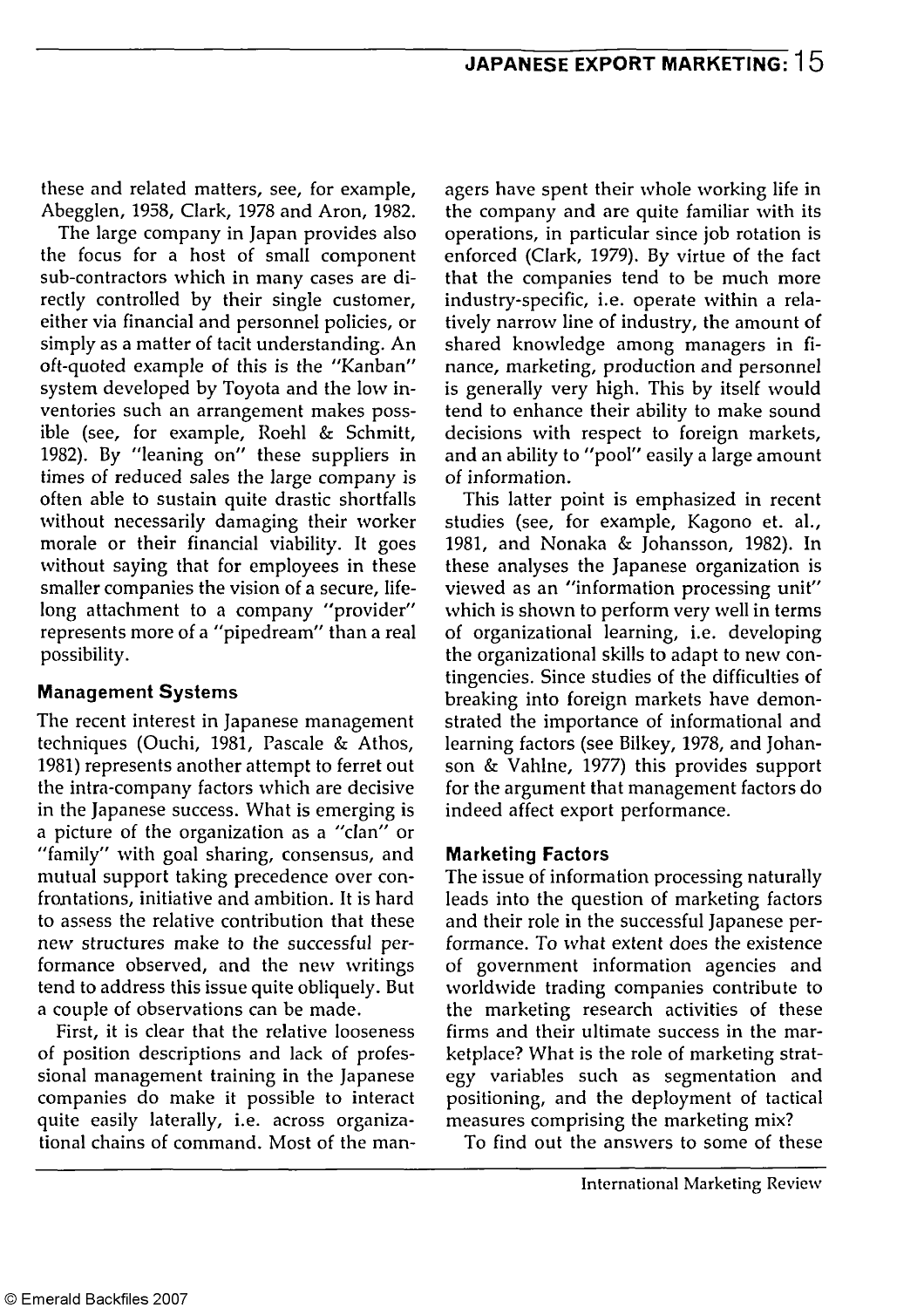questions informal personal interviews were carried out with the export managers of 12 of the largest Japanese firms involved in exporting. The firms were selected on the basis of their performance abroad over the last decade and covered the three industries shown in Table I.

| <b>TABLE I</b><br>The Companies Interviewed |            |              |
|---------------------------------------------|------------|--------------|
| <b>Electronics</b>                          | Autos      | Steel        |
| Sony                                        | Toyota     | Japan Steel  |
| Matsushita                                  | Nissan     | Nippon Kokan |
| Mitsubishi                                  | Toyo Kogyo | Kawasaki     |
| Denki                                       | (Mazda)    |              |
| Hitachi                                     | Honda      |              |

Initially, two trading companies (Mitsubishi and C. Itaoh) were interviewed to generate some background information and to develop the questionnaire.

The interviews all took place in the Japanese headquarters of the companies (in Tokyo, except for Matsushita - outside Osaka  $-$  and Toyo Kogyo  $-$  in Hiroshima). They were organized with the assistance of the Jetro headquarters in Tokyo, and involved an initial preparatory contact during which the questions were distributed, and a second meeting (usually a few days later) during which the actual interviews took place. The questions centered around two main themes, one concerned with the global expansion of the company (timing and selection of country markets, development of overseas manufacturing and sales offices) and a second theme dealing with the entry strategies and marketing decisions in selected countries. The interviews were held in English and were rather informal by necessity (partly to allow further probing of key topics). In several cases these probes necessitated the use of an interpreter, sometimes provided by the respondent himself. The interviews took an average of one hour and a half to complete, but allowed follow-up to be carried out later to clarify key points.

The reporting of the findings will first deal with informational factors, then cover the entry strategies employed. The discussion will then turn to promotion and price policies, the product/market interface, and finally report on the importance of the quality/price ratio.

## **1. Informational Factors**

In terms of utilization of trading company information for foreign markets, the usage varies a great deal. Steel companies employ sogo shoshas for about 80 percent of their information needs, while electronics companies and autos average about 10 to 15%, some as high as 40% and some, like Sony, close to 0%. The government sources are used very rarely (Jetro seems to be more important for smaller companies), and the remaining percentage of market information is generated from company operations abroad and at home. The degree of importance of sources from abroad varies directly with the level of export and direct foreign investment.

There are other sources of information utilized by most of these companies. Many employ students and other expatriates abroad on an informal basis, encouraging and rewarding their search for information of interest. Also, the type of information gathered tends to be more varied than one would expect necessary on a pure marketing basis. Cultural, political and social events and developments are covered and serve to set the stage for more in-depth analysis contracted stage for more in-depth analysis contracted out to local research consultants. With the group consensus decision making process it becomes natural to attempt to set specific research findings against the context of the country culture spelled out by other relatively loose data. Where one pressured decision maker easily can be overwhelmed by information overload, a group sifting through and<br>evaluating the evidence without the necessity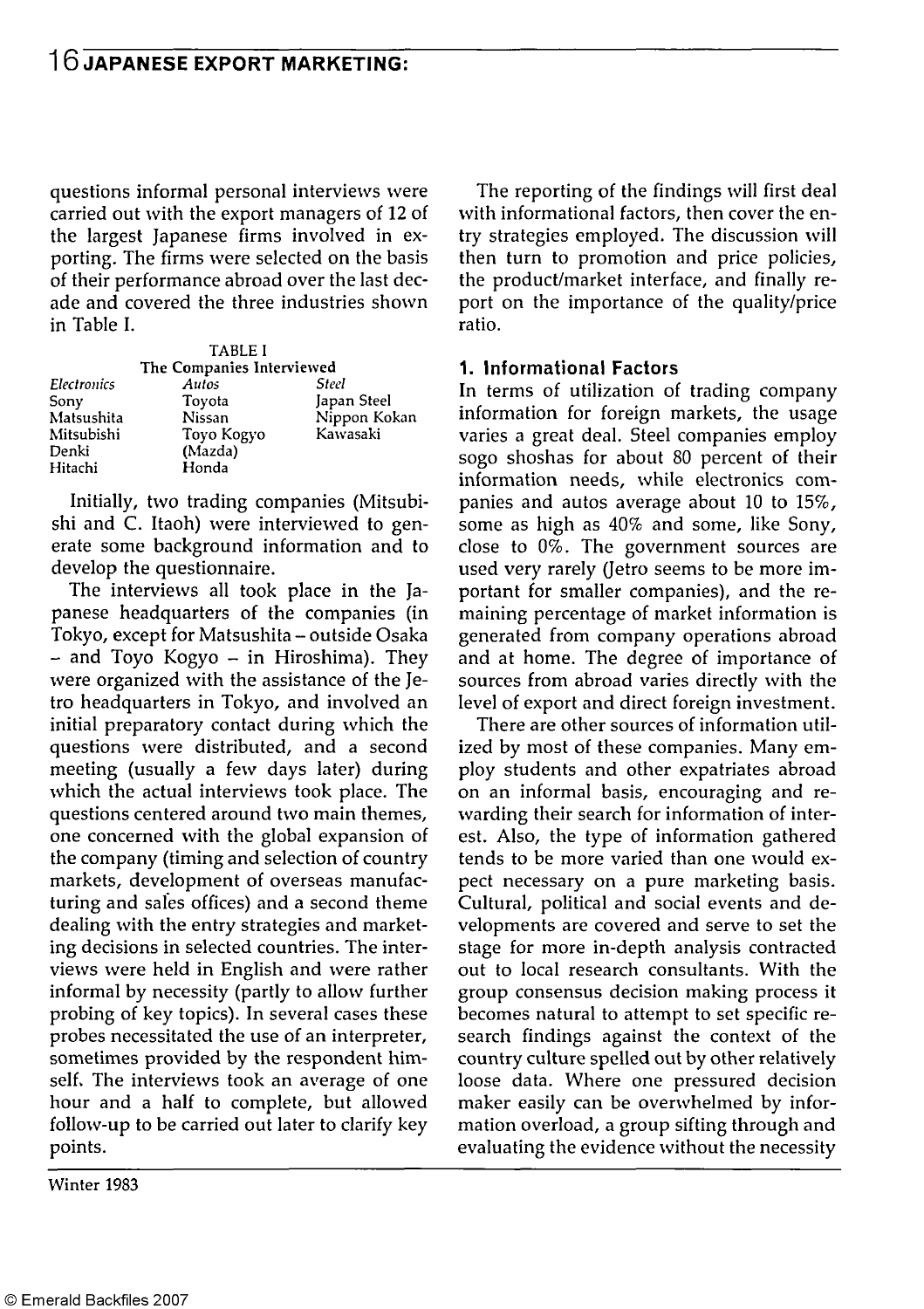for individual responsibility for specific decision can be quite effective (although perhaps not as efficient) in arriving at a sound solution.

Without making too much of this aspect of the marketing process, it is clear that the emphasis by Western companies upon "scientific" research will not be sufficient when it comes to penetrating foreign markets. On the other hand, the Japanese approach can be time-consuming and irritating to the decision oriented executive in the Western company, where efficiency tends to be emphasized and relevancy demanded. An illustration of this dilemma was provided by one frustrated executive in the Japanese subsidiary of a Swedish multinational who wanted to copy the Japanese approach, and assigned his Japanese assistant to cover relevant newspaper articles about the Japanese market. When asked why he spent so much time on each of the dailies, the assistant answered simply "I think it is all relevant".

# **2. Entry Strategies**

When asked about mode of entry, a similar pattern as for information sources emerged. The Japanese companies in autos and electronics tend to rely on wholly or partly owned subsidiary distributors, who then sell to retailers (dealers). There are exceptions. For example, Toyota did not find the market for trucks in Algeria to be large enough for a full-fledged introduction and instead licensed one of the trading companies to undertake the marketing. The steel companies utilize trading companies almost exclusively. These matters are already well known, and of greater interest is perhaps the question of selection of countries (and timing).

Among the auto and electronics manufacturers, there was almost a complete convergence in their export expansion paths. The initial markets tended to be in South East

Asia - another example of the "cultural distance" theory propounded by Johanson & Vahlne (1977). Before entering European markets, and, in particular, before entering the U.S. market, considerable experience in exporting had been built up in these original target markets. Furthermore, before entering the all-important Western markets, an attempt was made to enter another market with similar characteristics. The most common choice at this stage was Australia, which was viewed quite often as a "dress rehearsal" entry before approaching Western markets. What clearly emerged was a sense that these companies wanted to develop some exporting skills before taking on the major market countries - a type of "export experience curve" rationale. (For further evidence on the expansion paths, see Yoshino, 1976, Ch. 5, and Hanssens & Johansson, 1982).

## **3. Promotion and Price**

There was a general consensus among the people interviewed that promotional efforts must be tailored to each country specifically, a "poly-centric" approach. There was no belief that the advertising successful in Japan could be used in other countries, for example. On the contrary, most of the firms hired local agencies to do their advertising, although in some cases branch offices of the large Japanese agencies (Dentsu, Hakuhodo), where local staffing existed, were used. Even though most of the sales offices established in the market countries had a fair number of Japanese expatriates, their functions were mainly confined to coordination and communication with the home office. There seemed to be no feeling that promotional knowhow generated in the home market could be used to advantage abroad, a stark contrast to the "Put a Tiger in your Tank" standardization sometimes advocated by U.S. multinationals.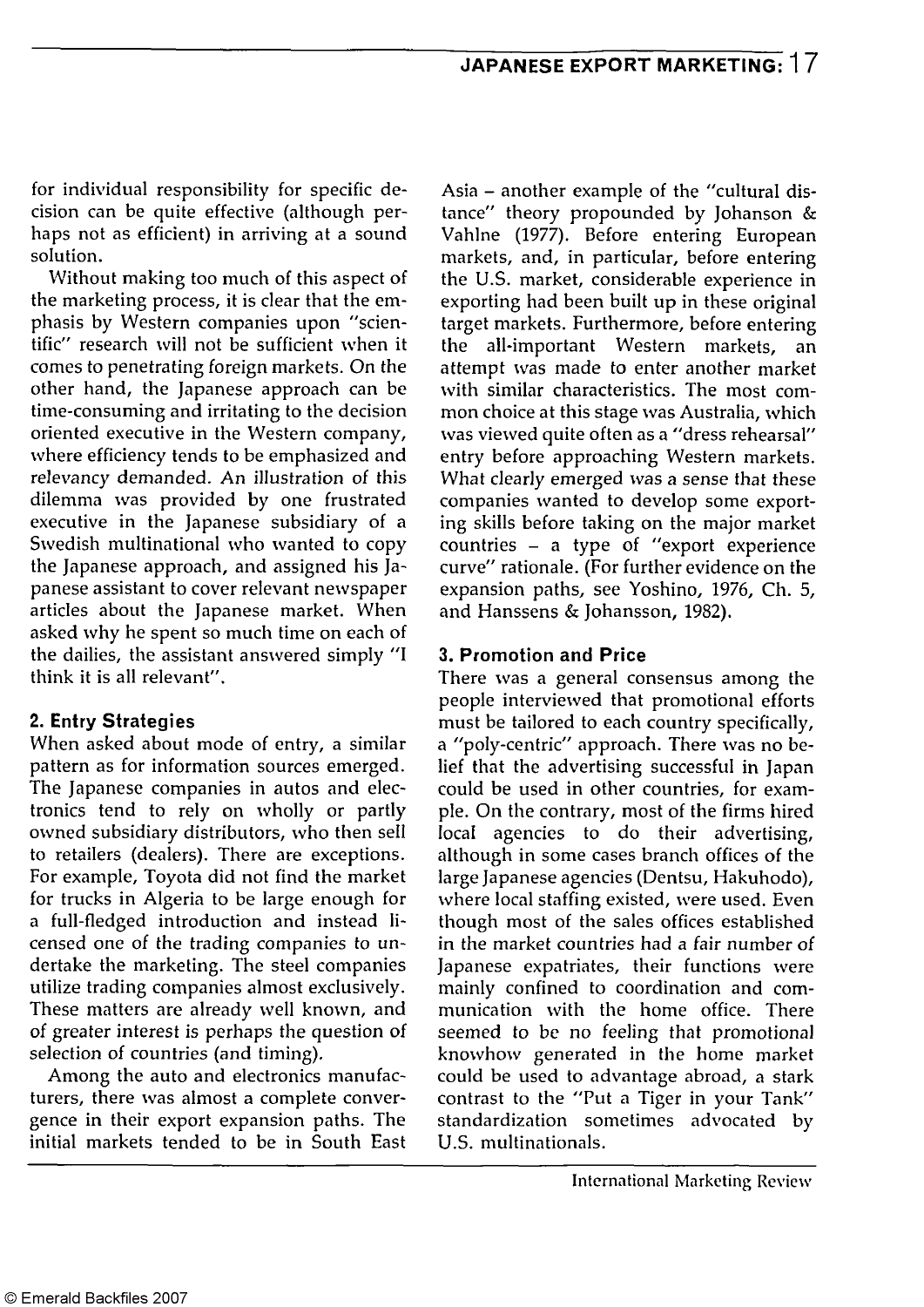# **1 8 JAPANESE EXPORT MARKETING:**

The respondents were generally unwilling to disclose much of the pricing schemes used for foreign markets. The general theme was one of seeing the entry into a market as a long-term "investment" and market penetration was accordingly a much more important pricing objective rather than quick profittaking with a skimming approach. Several of the firms employed a version of the "experience curve pricing strategy" where a relatively low price was expected to lead to large volume and future cost savings. It became rather clear that individual markets were not seen as "profit centers" but rather as pieces in one large global puzzle. By generating sufficient funds at home and in some selected country markets where the share positions were strong, the lower returns emanating from a low price penetration strategy in newer markets could be sustained over a relatively long period of time.

#### **4. Product/Market Policies**

Speaking about product development, one recurrent theme emerging from the interviews was the dominant role of the home market. In a sense many of the managers interviewed saw success at home as the most difficult and the most important test of their products. The reason was the intense competition coupled with very sophisticated and demanding customers. If a reasonable success (i.e. market share) in the Japanese market could be attained, success abroad would come easy, relatively speaking. But at the same time, there was no question about the level of product adaptation which these companies were willing to pursue. In an attempt to corner the tradeoffs between adaptation and other market factors such as growth, size, probable share, and quick payout period, an informal attempt was made at a conjoint analysis. It failed, for the simple reason that the managers could not visualize

"trading off" adaptation of the product against the quick profits that simple exporting of an unadapted product might have yielded.

There was no necessary agreement that the exported versions of the products would be of higher value or higher quality than domestic ones, if anything the opposite. But there was agreement on the fact that the products marketed abroad must show definite differential advantages over competitive alternatives. One standard example cited was Toyota's analysis of the VW Beetle before designing their own competing alternative (cf Kotler & Fahey, p. 9). This line of attack was emphasized most by Sony, whose "innovativeness" has produced new features and products which set the norms for other products in the market, both in Japan and abroad.

Talking about market segmentation and product positioning, these project factors again came to the fore. Because of the reliance on the home market at the early stages of the product life cycle, the natural approach seemed for many to be one of identifying special segments where their particularly strong features would be an asset. This "niche" approach, as it has become called in the U.S., was usually likened to a "sukima" strategy, referring to the small opening that remains when a sliding door does not quite fit its frame. The general idea was that by entering through a "chink in the armour," existing competitors would not take notice and defend their product line strongly. From this "foot-in-the-door" entry further inroads would come naturally.

Most of the managers emphasized the "marketing concept" and their desire and intent to make sure that the foreign markets were supplied with products they wanted. At Sony, in particular, and in a few other instances, more emphasis was placed on the notion that many products will create their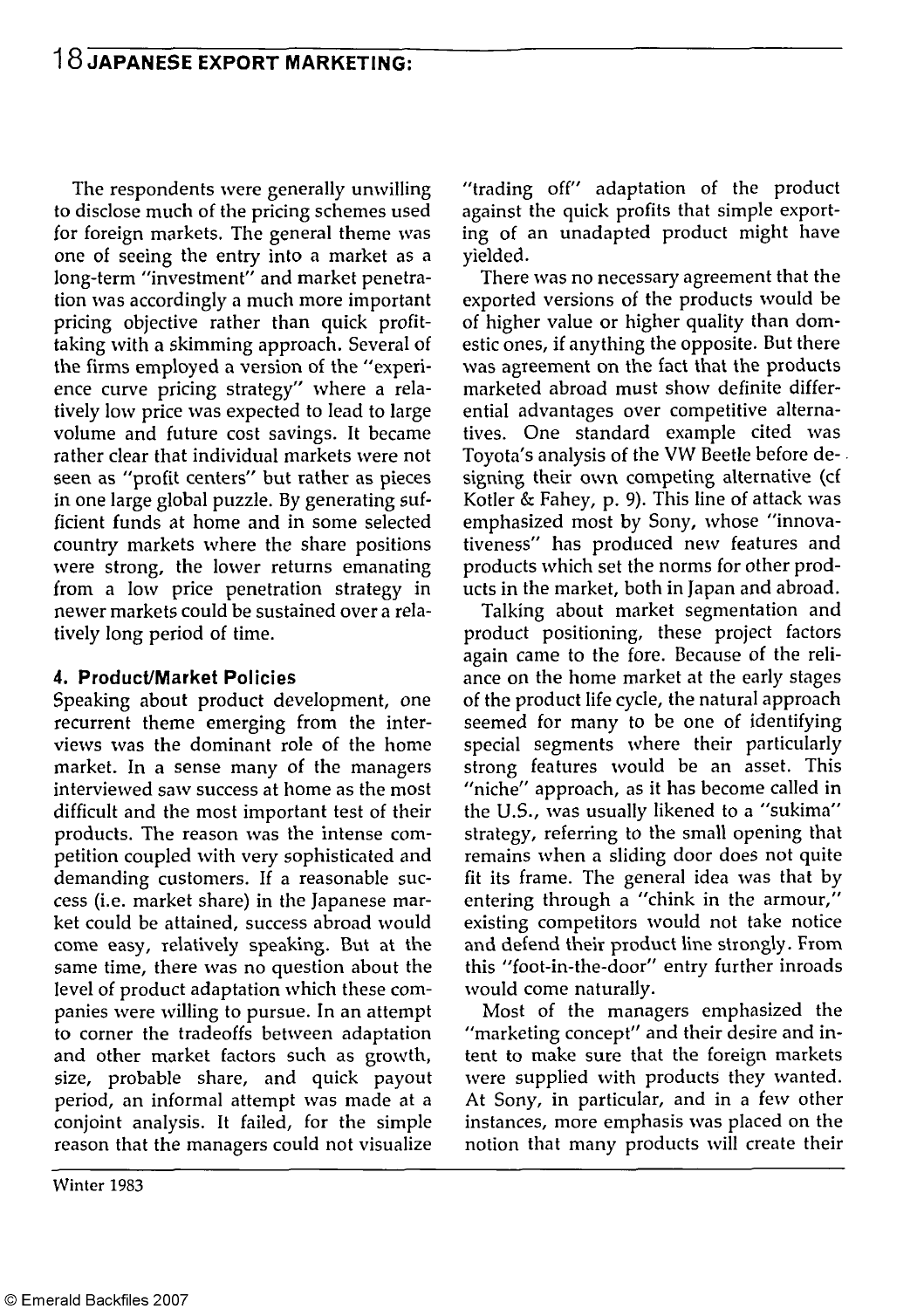own markets, and thus that the marketing concept was only partially valid. In these cases the role of formal marketing research was naturally seen as limited  $-$  as is well known, Sony does much less marketing research than most of its competitors in Japan and abroad (cf Levitt, 1983, p. 99).

## **5. Quality/Price Ratio**

One of the continuous re-iterations in these interviews was the desire to provide the customer with "good value", a high quality/price ratio. This was seen as the competitive edge provided by many Japanese products. The context in which they were speaking was of course somewhat different from Western companies: they were people who had been with these companies when "Japanese products" stood for shoddy quality sold at cutrate prices. They did not view their approach as being "low-price", even though initial entry in a new market might be accompanied by lower prices than standard for the quality offered. By obtaining a large market share, perhaps after some initial losses and only after several years in some cases (Honda's motorcycle plant in Belgium was one example, turning into the black only after about 10 years), the experience curve effect would serve to reduce costs sufficiently to justify the lower prices.

This emphasis upon a high quality/price ratio was coupled with a firm belief in the "rationality" of the buyer. They paid short shrift to the notion that people are willing to buy a particular product simply because it comes from a certain country (the "countryof-origin" bias). It might happen in a few cases, and in the short run. But over the longer run, no customers will continue to purchase an inferior alternative. Marketing to these managers was accordingly seen as a means by which "an offer that cannot be refused" is presented to the potential buyer.

#### **An Integrated Framework**

The way in which the various forces affect the strategy and performance of the Japanese exporting company can best be seen with reference to the scheme presented in Figure 1. To start unraveling the picture the point of departure might best be the competitive edge in markets abroad, the high quality/price ratio. How is such a high ratio achieved?

On the product quality side, the factors discussed above include the precise definition of narrow "sukima" segments to be used as "beachheads" in the entry phase, and a fastidious adaptation of the product and other elements of the marketing mix to local conditions. These strategies are developed on the basis of a wide information and marketing research coverage of conditions in the targeted markets, and a deliberateness in the attack predicated upon the long-term view taken of an entry as an investment. The willingness to adapt and the care of the analysis is partially a natural consequence of the separateness that the Japanese feel with the rest of the world. There is no illusion that other peoples will like a product because the Japanese customers do.

The products marketed abroad have first shown their mettle in the competitive home market and tend to be the "winners" of that competitive struggle (there are exceptions: Sanyo is not a highly regarded competition in Japan, but does very well abroad. Sony is highly regarded, but nevertheless does not capture the major shares in the Japanese markets - see Kotler & Fahey, 1982, p. 5). This competitive situation relates directly to the lack of industry solidarity among firms in the same markets, and the consequences in terms of manpower attractiveness, pay, and status that a high market share confers. It also is predicated on the sophisticated buyers in the Japanese markets in the areas where Japanese exports excel.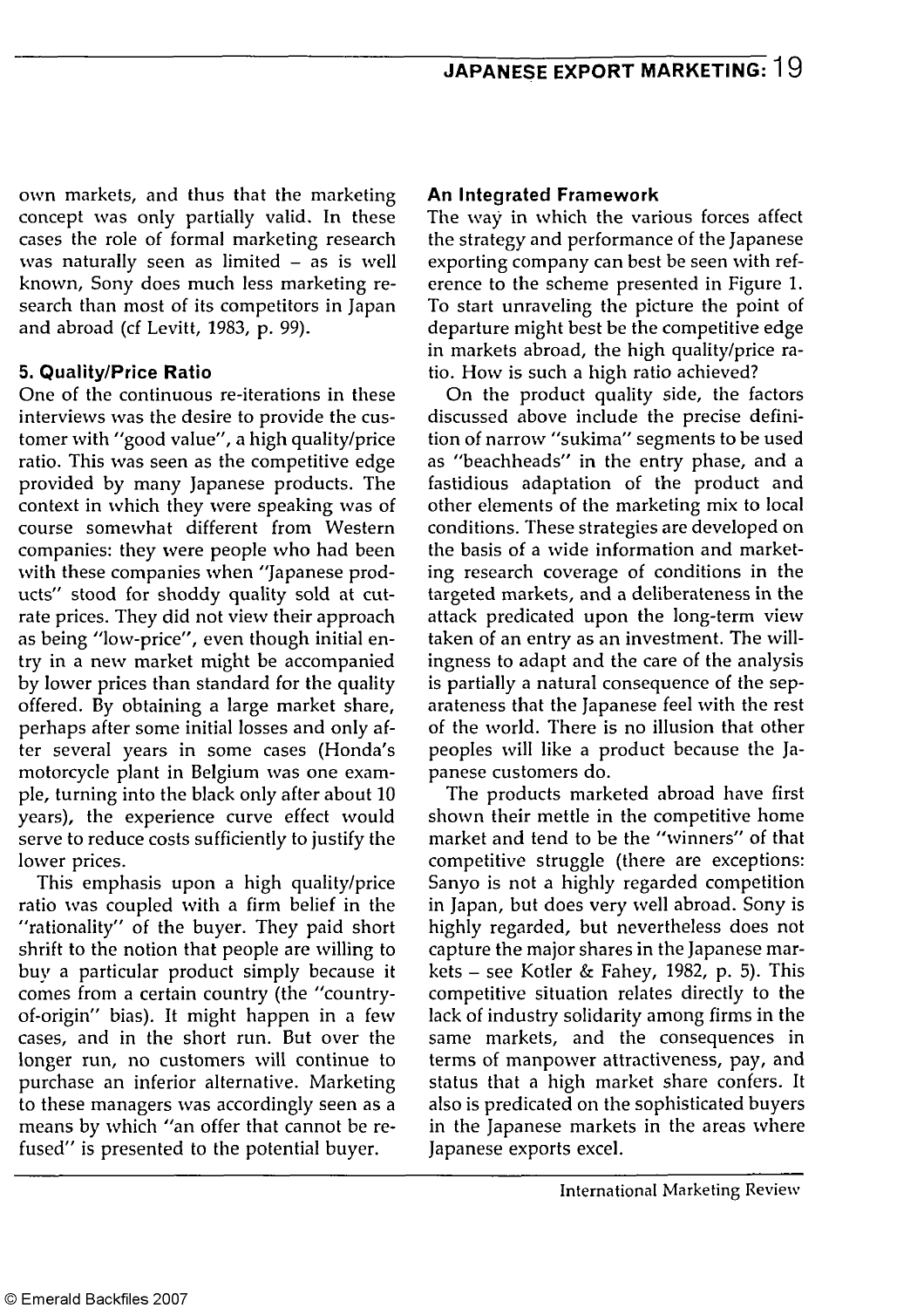# **2 0 JAPANESE EXPORT MARKETING:**

But to have good products to market, manufacturing must be attended to. Here, as we have seen, the Japanese companies have done very well. In terms of labor skills, production process technology, management on the shop floor and with innovations such as the quality control circles, the Japanese company might well be the world leader. As for the financial side of operations, the longterm, low-interest loans (which create the high debt/equity ratio so well known among Japanese companies) provide a setting where a long-term investment view of marketing abroad is made possible. Since some of the Japanese products are sufficiently new that education of the buyer and the creation of new markets are prerequisites for success, this financial base, plus the support of the government and other companies within the Zaibatsus, allows exactly the kind of strategic posture with a long-term view so necessary for successful performance.

On the pricing side, similar factors are at work. The focus on market share, which comes naturally after the experiences in the home market, predates the famous BCG demonstration that share and profitability go hand in hand. Specifically, the high market share goal naturally involves an experiencecurve pricing strategy, with low prices leading the attainment of lower costs. But to properly capitalize on these experience effects a constant eye has to be kept on possibilities for improving and streamlining operations. The lack of union obstacles (cf Orr, 1982) and the fact that building anew is quite natural among the Japanese with their post-World War II memories intact (a point surprisingly often stressed in our interviews) have served well in allowing cost-cutting automation and robotization to take place.

For such plant investments to be justified, capacity utilization rates must be high - and the emphasis upon increased sales and market share has matched this criterion very well. One may of course question what will happen when these growth conditions slack off, and there is evidence that the companies are worried about these developments (see, e.g., Lohr's article in New York Times, 1983). But judging from the efforts of the steel companies, where a saturated world market has already been encountered, the Japanese companies will find a way to cope. (The most pressing issue mentioned among steel managers was their desire to develop technology and production processes which allow profitable operations at very low levels of capacity utilization, and some success has already been reported - see Industrial Review of Japan, 1980, p. 63).

These investments in manufacturing and marketing are, again, made possible by the relatively accommodating financial support provided in the Japanese capital markets. For the low-cost operations the level of interest rates, in particular, has been instrumental. In this regard alone, the Western companies recent attempts to counter the Japanese onslaught have been severely hampered from the start.

In conclusion, the integrative framework provided by Figure 1 depicts a phenomenon that has been very hard to compete against the world markets. Next, let us turn to the identification of some possible counterstrategies in the marketing domain that might prove worthwhile to explore.

#### **Counterstrategies**

To combat the success of the Japanese companies a number of counterstrategies can be (and have been) suggested. They range from government imposition of quotas, to easing the restrictions of the Japanese capital markets, to exhortations to "Buy domestic products". Here the focus will be on marketing counterstrategies, starting with existing strat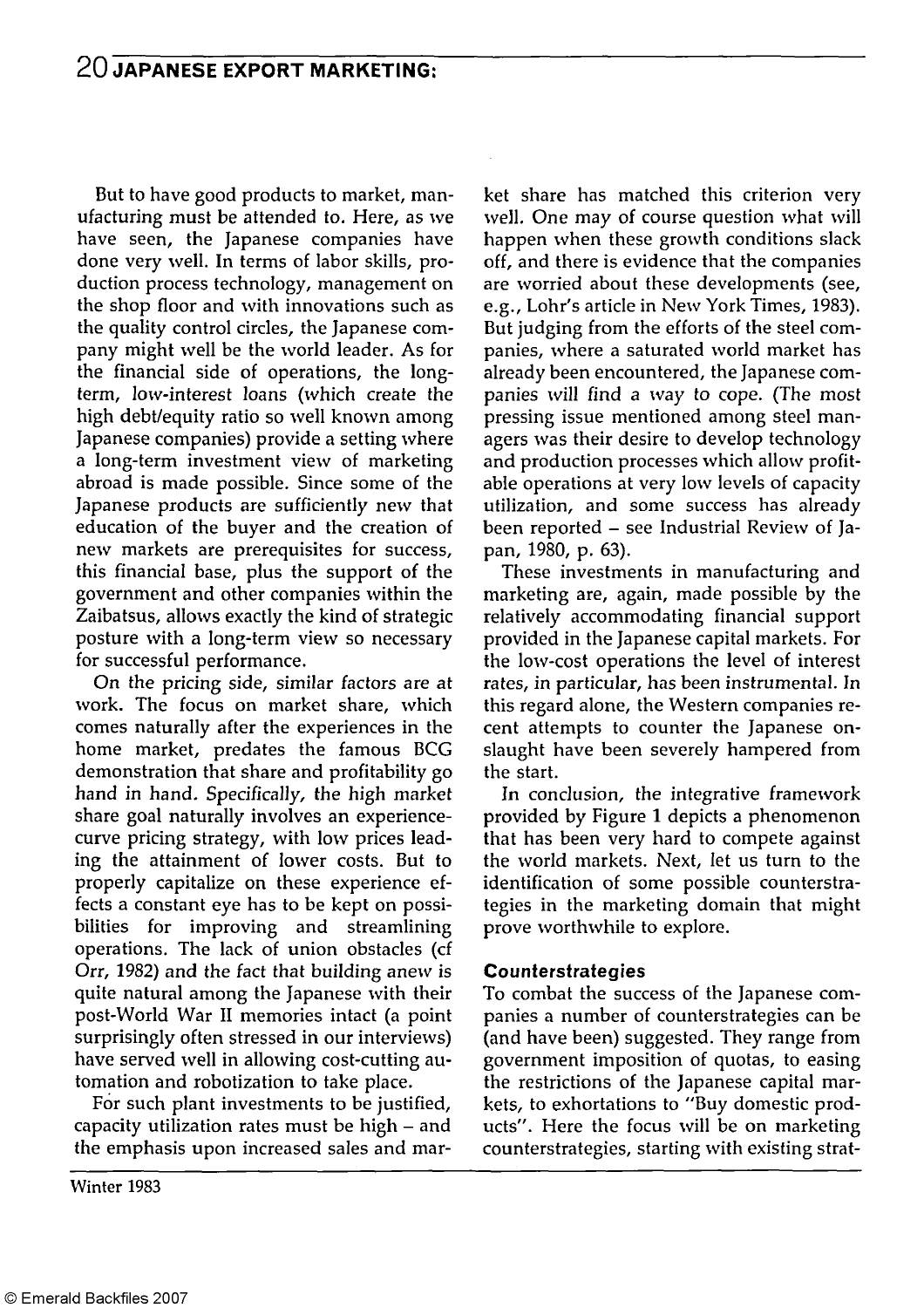egies, then covering some emerging concepts and finally drawing upon some military analogies.

# **1. Existing Strategies**

There are some possible counterstrategies which might be called traditional strategies. These include "aggressive" pricing, identification and filling of those product gaps that attracted the Japanese in the first place, and the pursuance of R & D leadership in hi-tech industries. Other suggestions can be derived from textbook principles, including the identification and targeting of unfilled market "niches" and the intense pursuit of new markets where the Japanese are not yet dominant.

More promising are perhaps the propositions by Porter (1980) concerning product differentiation, low-cost leadership (an "experience curve" strategy) and the explicit definition of company skills in filling the needs of small segments with special requirements. There are companies which have already "streamlined" their operations so as to make this last option natural (see e.g., Kiechel in Fortune, 1982 and Business Week, 1981). Having well defined product/market subsets coupled with a definition of skills in a relatively narrow sense has made it possible to increase cost efficiencies and also focus more attention on customer demands  $-$  in a sense this concentration of effort mirrors that of the more successful Japanese companies.

# **2. Emerging Strategies**

These existing strategies will have to be abetted by more innovative new strategies to be successful against the Japanese. There are some new alternatives in the gestation stage and these emerging strategies might well serve their purpose and at the same time rewrite some of the traditional marketing principles.

The strong integration between marketing and production functions made possible by the flexible manufacturing systems in Japanese companies is one of the driving forces behind the new concepts. In the divisionalized, multi-product corporation close interaction between production and marketing staff is not easy. Marketing managers might have little or no knowledge of the basic production questions in their particular division, having been recruited from other divisions in the company. So is the case for the general manager. The streamlining of operations into more narrowly defined skill areas should serve by itself to make the lateral communications between marketing and production feasible and more fruitful. If in addition the organizational structure is augmented so as to make direct, face-to-face interactions between the functional managers a natural part of management activities, the Japanese advantages on this score might well be eliminated (although the professional "identity" of the managers might well be threatened - see Ouchi, 1981, p. 36).

This development is behind what Kotler-Fahey identify as the emergence of a new function, the "management of productmarket evolution" (p. 23). They see the tasks of the marketing manager to include the identification of new market segments, the development of products for these segments, and, most significantly, the continuous "management" of the development of these segments. The concept is dynamic, with marketing and products following closely the evolution of markets over time. As was mentioned previously, some Japanese do not view their marketing to be simply reactive to customer desires at any one given point in time. Rather, they readily acknowledge the possibility that their new products will by themselves change existing preferences, sometimes radically. As a consequence, it be-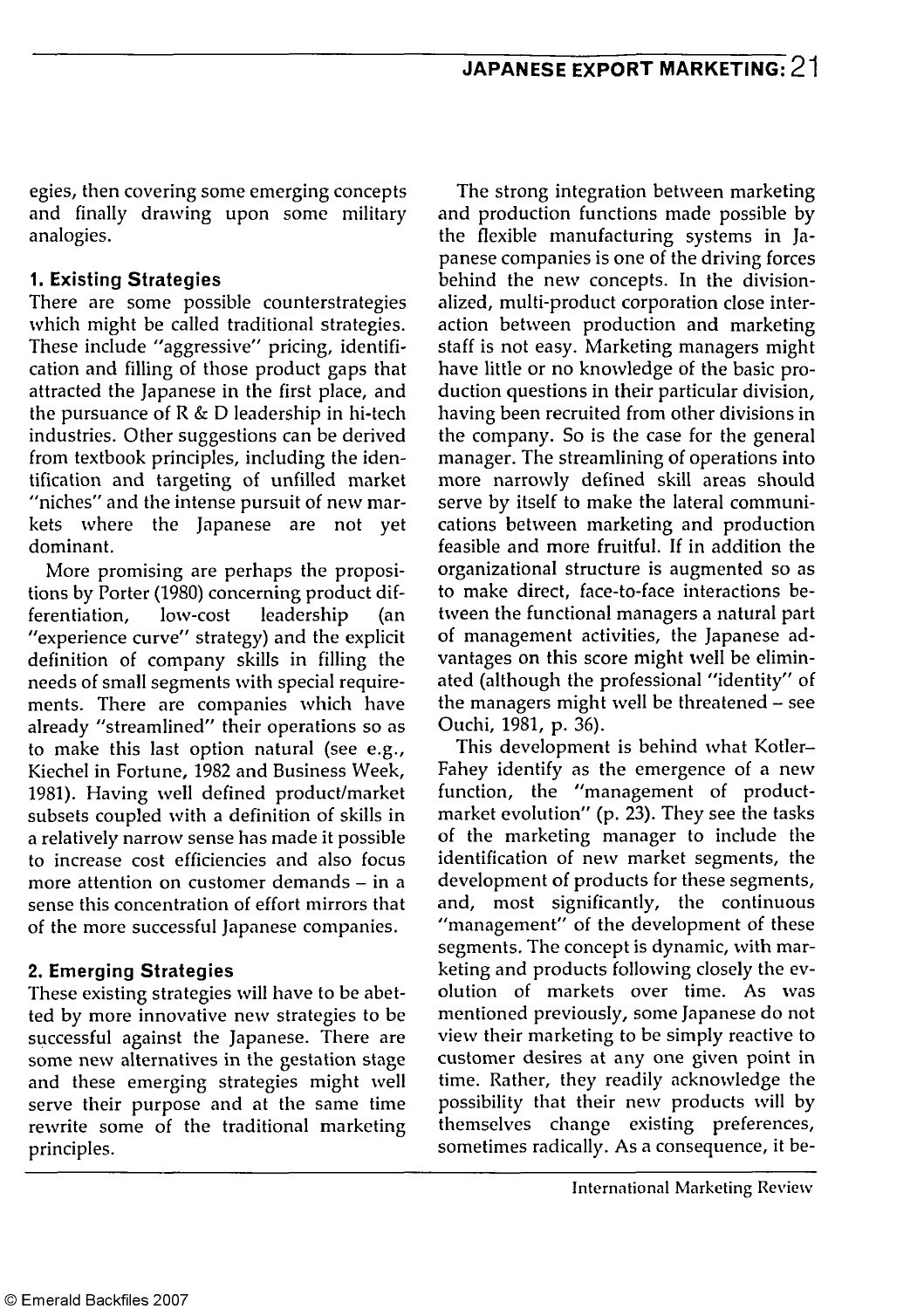comes important to anticipate customer reactions in the future as new products enter the market. And since some of the firm's own product and marketing policies will affect where the market will head, a natural conclusion is to help the movement in a direction where the firm's differential advantage is the greatest. The product/market management task discussed by Kotler - Fahey can thus be translated into a "pro-active" strategic posture.

This new thrust is also echoed in the new thinking about the marketing concept exemplified by Levitt (1977) and Thorelli (1983). These authors recognize explicitly that the role of the marketing orientation of firms in the past has been too "reactive", simply seen as a philosophy of satisfying the customers whatever their expressed desires tend to be. From this perspective both authors tend to fault modern marketing research techniques for being too "mechanistic", too concerned with method rather than content (Levitt, 1983, pp. 17-19, Thorelli, p. 14). Their deemphasis upon formal methods of marketing research is perhaps a natural outgrowth of the new orientation towards the dynamics of evolving markets. It can be reconciled with the existing know-how, however, if it is recognized that new product research has always been chancy at best. What seems to be emerging is a consensus that the Japanese invasion has made mature markets behave as new product markets, thus invalidating "tried-and-true" analytical methods.

## **3. "Military" Strategies**

Some of these emerging strategies draw quite directly upon the structures and strategies employed by the Japanese. It is possible, perhaps, to extend this borrowing even further.

As was argued earlier, the Japanese inroads have usually started with a "sukima" approach, avoiding direct confrontation

Winter 1983

where the "enemy" strength was greatest. Pushing the military analogy further, it is clear that an element of surprise is important and useful. A "surprise" strategy can be translated into an avoidance of doing "the usual thing". It mandates the kind of "new mind-set" requested by Kotler & Fahey (p. 25) and also the imaginative analysis of possibly "loose" market data demanded by Levitt and Thorelli. But it also involves keeping the enemy in the dark about intentions for the future - Chrysler's early announcement about auto models for 1985 would not be very sound according to this thinking.

Second, the military analogy suggests that the strategic analysis needs to pinpoint not only weaknesses but also possibilities of maneuvers which exploit these weaknesses through a surprise attack. To accomplish this, the "beachheads" selected should be such that there is relatively low involvement by the Japanese in the markets and the line of attack should be oblique rather than a direct frontal assault. This suggests a choice of several segments away from Japanese strongholds and a marketing strategy which offers little incentive and room for counterattacks. The basic aim would be to create a strong fortification in terms of product and service values which could withstand a possible counterattack and at the same time lessen the incentive for undertaking it.

Some of the new thinking about global strategies fits in well here. As Hout, Porter and Rudden (1982) point out, for certain companies in "global" industries (as opposed to "multi-domestic" industries) it becomes natural to mobilize the total company forces in combating the enemy. This mobilization involves making explicit trade-offs between market positions in different countries, allowing prices and revenues in some countries to remain low in order to constrain the mobility of competitors, and then collect on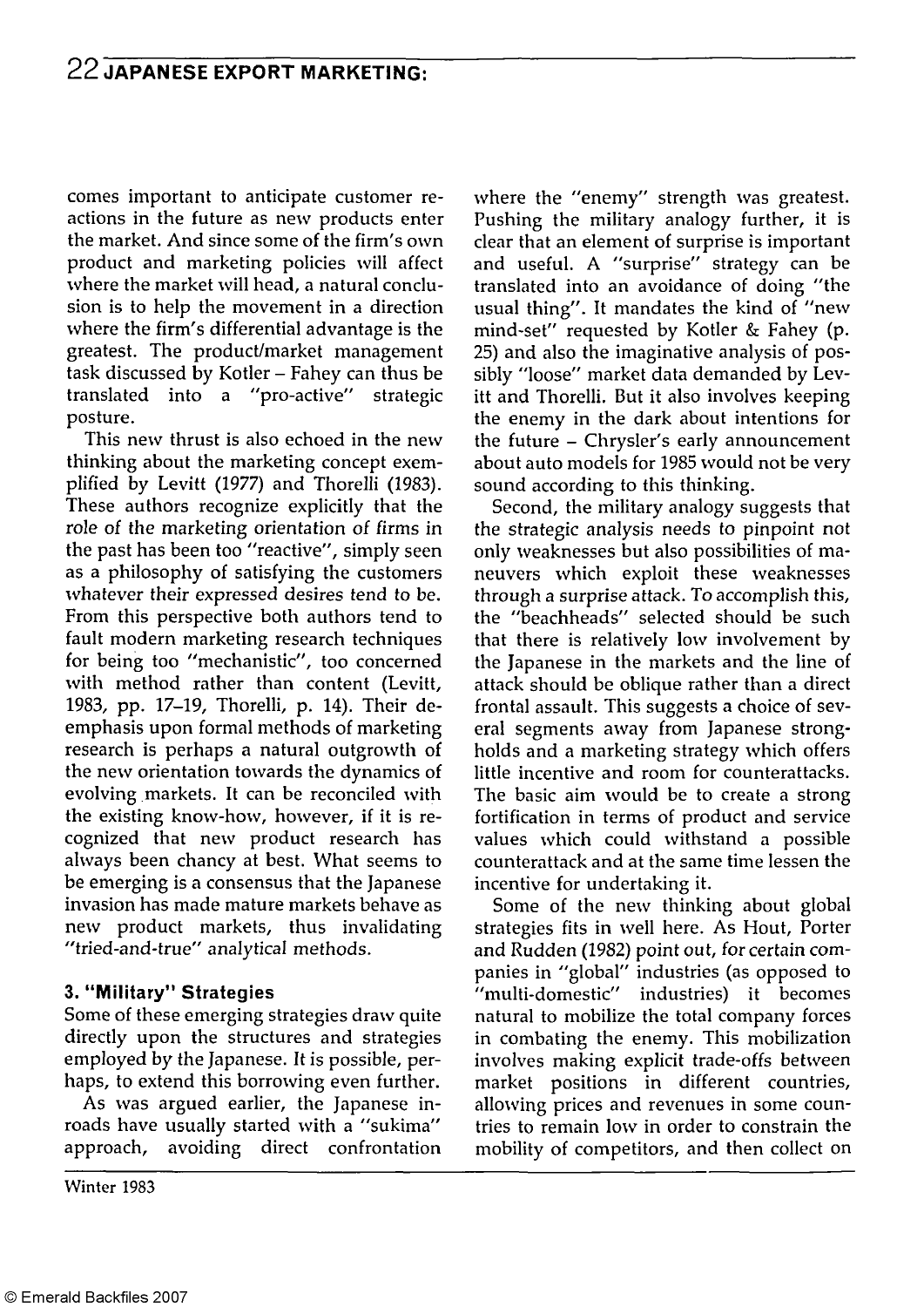the firm's strength in other country markets.

Third, the military analogy serves to point to the possibility of "preemptive" strikes behind enemy lines. There is no doubt that the relatively protected home market has played a great part in allowing the Japanese firms to expand abroad. Judging from the moves into the Japanese markets by firms such as IBM (see Watson, 1982) and the recent liberalization of entry restrictions (see US - Japan Trade Study Group, 1983) aggressive market campaigns towards selected segments in the Japanese home market are now quite feasible. In this context the possibility of using local forces, i.e. competing Japanese companies, as deterrents to a counterattack cannot be ignored. The recent tie-ups in joint ventures between Western and Japanese firms (Nissan and Volkswagen in Japan, GM and Toyota in the U.S., for example) in fact represents this type of strategy. By marshalling "guerilla" forces in the form of Japanese companies, including the trading companies, a radically different strategic situation is created. The Japanese companies have to carry part of the competitive fight among themselves, and if the fierce competition discussed earlier with reference to the domestic market is any indication, the results might be very interesting.

## **Summary and Conclusion**

This paper has provided an integrated summary of the factors that lie behind the success of Japanese exporting companies abroad and how these factors interrelate to produce a high-level performance. As some of these "country-specific" and "firm-specific" advantages are being duplicated elsewhere (an effort which is rapidly underway in many countries and companies) one can expect the Japanese advantages to lessen. Even so, it is clear that they have a head start and that they are not sitting idly on their conquests.

What emerges, therefore, is a clear possibility of ever more intensive competition on a global scale in the future. Whether or not the counterstrategies proposed in the latter part of the paper will prove sufficient and decisive is of course too early to tell, but there are reasons to expect that the "military" type of strategic thinking will be quite appropriate in this competitive "warfare".

Military thinking has been applied previously to marketing strategy (see Kotler & Singh, 1981), and it is noteworthy that General Westmoreland was recently invited to Tokyo to lecture on strategy to business executives. When these notions are coupled to the emerging conceptualization of the evolution of product markets and their management, a synthesis can be achieved centering on a "pro-active" marketing strategy. Marketing needs to be adapted to the idea that new markets and segments can be created by the company, that moves by competitors can and should be anticipated (see Porter's 1980 discussion), and that the entry, positioning and defense of the firm's products involves more than just the marketing function. Furthermore, this new synthesis involves close scrutiny of existing and potential customers to make sure that needs are anticipated and changes are made easier. The stance of the successful marketer resembles more that of a problem-solver, in the tradition often associated with companies like IBM. With more narrowly defined sets of specific company skills and more direct tieins with customers such a development would seem natural and should develop quite organically.

None of the strategic pointers presented are particularly new of themselves, but their combined impact could have radical consequences for the approach taken by marketers in the future. Most Western firms would seem a priori capable of the suggested re-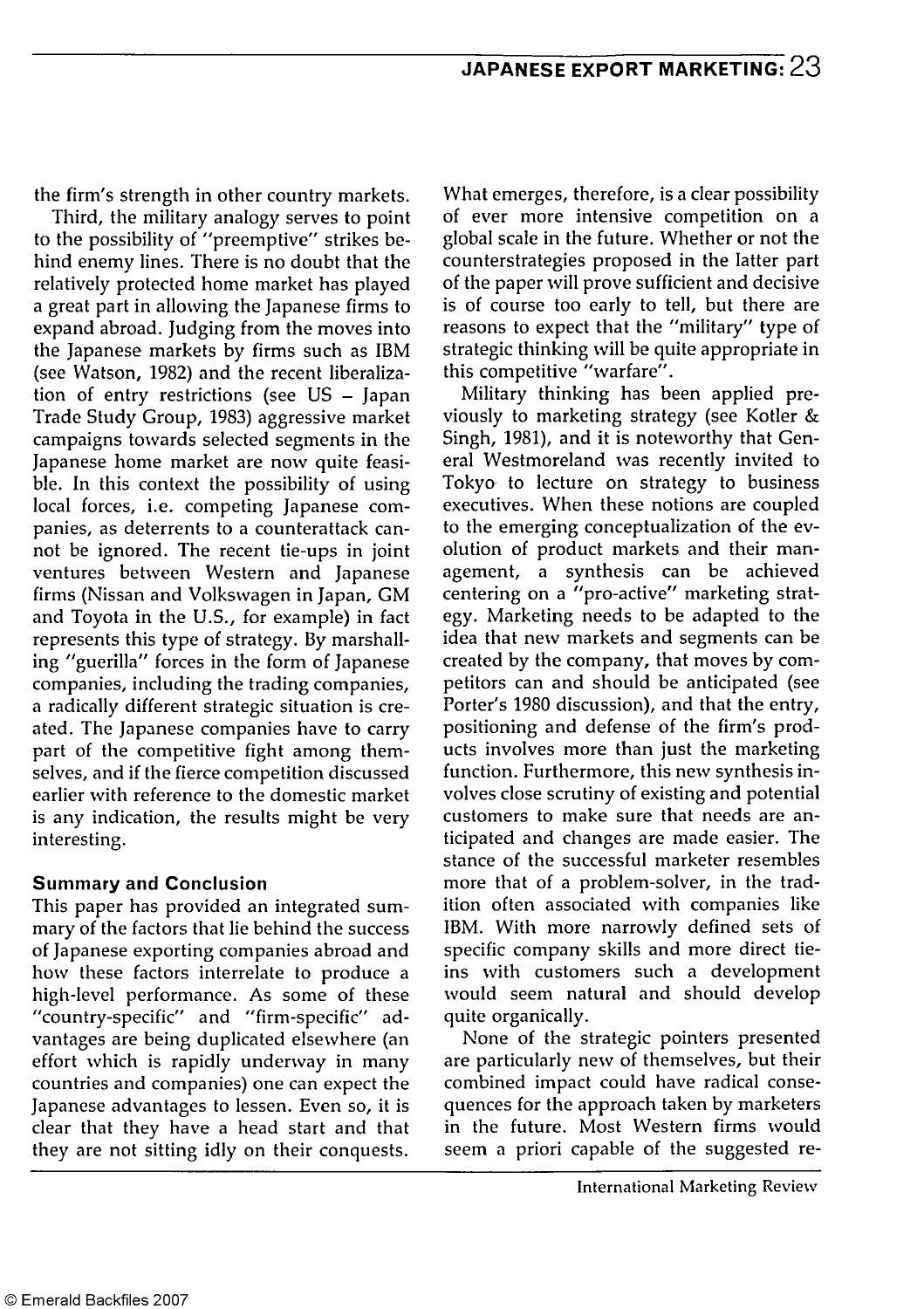# **2 4 JAPANESE EXPORT MARKETING:**

orientation, and several firms have, as already noted, pursued this type of strategy for some time. There is perhaps one potential problem down the road: The "professionalism" ascribed to by many individual organizational members in Western corporations might have to be erased. No longer will the marketing manager be "the marketer" in the company but everybody will have to do their share. Perhaps the functional manager will become an outmoded conception as the "professional man" again yields to Whyte's "organizational man" (Whyte, 1956). In this development the role of the professional business schools might well prove to be a reactionary one; but there is perhaps reason to expect that the "market mechanism" will assert itself in such a way that functional separation also in these institutions becomes a thing of the past.

#### **References**

- Abegglen, J. C. (1958). *The Japanese Factory,* Glencoe, III.: The Free Press.
- Abernathy, W. J., K. B. Clark & A. M. Kantrow (1981). "The New Industrial Competition", *Harvard Business Review,* Sept. - Oct., 68-81.
- Affarsekonomi: Management (1981). "Japansk Management: Darfor gar Japan forbi Vasteuropa". Number 2, 25-35. Stockholm, Sweden.
- Aron, P.H. (1982). Testimony on Robotics before the U.S. House of Representatives, June 2.
- Bilkey, W. J. (1978). "An Attempted Integration of the Literature on the Export Behavior of Firms", J. *of International Business Studies,* Sp/Su, 33-46.
- Business Week (1980). "The Reindustrialization of America", June 30, 55-142.
- (1981). "Changing the Culture at General Foods", March 30, 136.
- Business Week Int'l. (1981). "Japan's Strategy for the '80"s, December 14, 30-79.
- Clark, R. (1979). *The Japanese Company,* New Haven, Conn.: Yale University Press.
- Consumer Reports (1981). Annual Auto Issue, April.
- Der Spiegel (1980). "Japan-Autos: Europa kommt unter die Rader." July 21, 52-70.
- Hanssens, D. M. & J. K. Johansson (1982). "Japanese Export Expansion Paths". Paper presented at the AMA Conference, Chicago, III. (August).
- Hout, T., M. E. Porter and E. Rudden (1982). "How Global Companies Win Out". *Harvard Business Revieiv,*  Sept. - Oct., 98-108.

- Industrial Review of Japan (1980). Japan Economic Journal, Tokyo.
- Johanson, J. & J. Vahlne (1977). "The Internationalization Process of the Firm - A Model of Knowledge Development and Increasing Foreign Market Commitments", J. *of International Business Studies,* Sp/Su, 23-32.
- Johansson, Johny K. (1981). *Japanese Export Management.*  Marknadstekniskt Centrum, Stockholm (Sweden), Monograph No. 15.
- ―, & l. Nonaka (1982). "Japanese Management Success: An Organizational Learning Framework". Working Paper, University of Washington, Seattle.
- Kagono, T., I. Nonaka, A. Okumura, K. Sakakibara, Y. Komatsu & A. Sakashita (1981). "Mechanistic versus Organic Management Systems: A Comparative Study of Adaptive Patterns of U.S. and Japanese Firms", *The Annals of the School of Business Administration,* Kobe University, No. 25, 115-145.
- Kiechel III, W. (1982). "Corporate Strategists Under Fire", *Fortune,* December 27.
- Kotler, P. & R. Singh (1981). "Marketing Warfare in the 1980s", J. *of Business Strategy,* Vol. 1, No. 3, (Winter.)
- ―&: L. Fahey (1982). "The World's Champion Marketers: The Japanese?" Paper presented at the AMA Conference, Chicago, III. (August).
- Levitt, T. (1977). "Marketing When Things Change", *Harvard Business Review.* Nov. - Dec.
- ―(1983). "The Globalization of Markets", *Harvard Business Review,* May-June, 92-102.
- Lohr. S. (1983). "The Aging of Japan's Auto Industry", New York Times, Business section, February 20.
- Manchester, W. (1978). *American Caesar.* Boston: Little, Brown & Co.
- Orr, J. (1982). "Planning for Change: Employment Adjustments in U.S. and Japanese Companies". Department of Labor, Working Paper, August 5.
- Ouchi W. (1981). *Theory Z. How American Business Can Meet the Japanese Challenge.* Reading, Mass.: Addison/ Wesley.
- Pascale, R. T. & A. G. Athos (1981). *The Art of Japanese Management.* New York: Simon & Schuster.
- Porter, M. E. (1980). *Competitive Strategy.* New York: The Free Press.
- Roehl, T. (1982). "The General Trading Companies: A Transactions Cost Analysis of Their Function in the Japanese Economy". In *Marketing Channels: Domestic and International Perspectives,* M. G. Harvey & R. F. Lusch, ed's. Chicago, III.: AMA.
- ―& T. Schmitt (1982). "The 'Kanban' Inventory Control System: The Myth of Zero Inventory." Paper presented at the AIB Conference, Honolulu, Hawaii, Dec.
- Rose, S. (1978). "The Secret of Japan's Export Prowess," Fortune, January 30.
- Thorelli, H. B. (1983). "Concepts of Marketing: A Review, Preview and Paradigm". Keynote address at AMA Workshop on the Marketing Concept, February.
- U.S. & Japan Trade Study Group (1983). *Japan: Obstacles and Opportunities. Tokyo;* Japan.